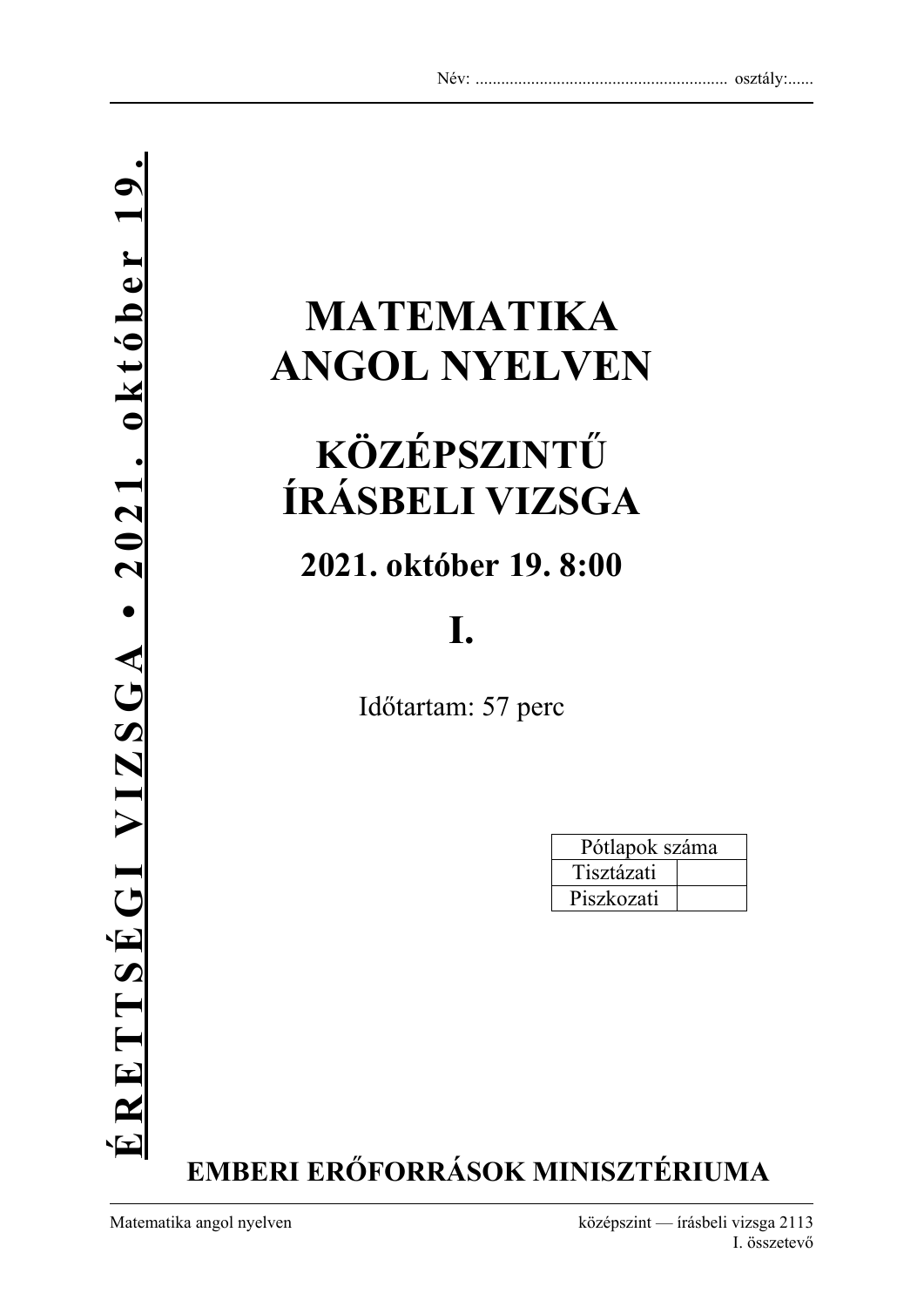### **Instructions to candidates**

- 1. The time allowed for this examination paper is 57 minutes. When that time is up, you will have to stop working.
- 2. You may solve the problems in any order.
- 3. On solving the problems, you may use a calculator that cannot store and display textual information. You may also use any edition of the four-digit data tables. The use of any other electronic device or printed or written material is forbidden!
- 4. **Enter the final answers in the appropriate frames.** You are only required to detail your solutions where you are instructed by the problem to do so.
- 5. Write in pen. Diagrams may be drawn in pencil. The examiner is instructed not to mark anything written in pencil, other than diagrams. If you cancel any solution or part of a solution by crossing it over, it will not be assessed.
- 6. Only one solution to each problem will be assessed. In case of more than one attempt to solve a problem, indicate clearly which attempt you wish to be marked.
- 7. Please **do not write in the grey rectangles**.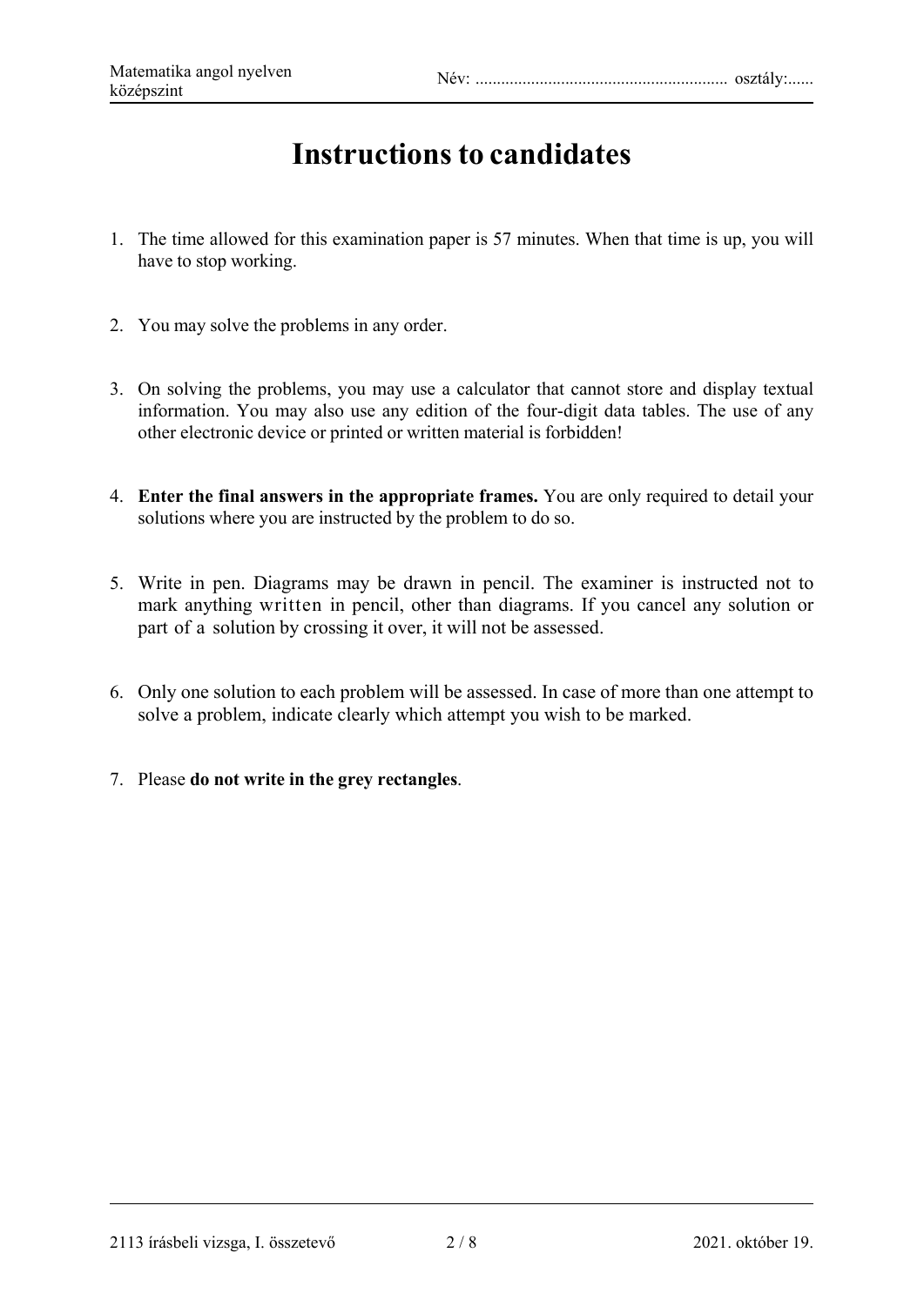**1.** There are two sets *A* and *B* and it is known that  $A \cup B = \{1, 2, 3, 4, 5, 6, 7, 8, 9\}$ ,  $A \setminus B = \{7; 8; 9\}$ , and  $B \setminus A = \{1; 2\}$ . Give the set  $A \cap B$  by listing its elements.

| $A \cap B =$ | 2 points |  |
|--------------|----------|--|
|--------------|----------|--|

**2.** Dorka and six of her friends bought cinema tickets to adjacent seats in the same row. How many seating arrangements are possible for the seven girls to sit next to one another if Dorka sits on seat number 1?

| 2 points |  |
|----------|--|
|          |  |

**3.** Special lines of triangles are listed below. Which of these will always pass through one or the other midpoint of the sides of the triangle? (Give the corresponding letters.)

| A: altitude               | <b>B</b> : midsegment     | C: median |
|---------------------------|---------------------------|-----------|
| <b>D</b> : angle bisector | E: perpendicular bisector |           |

|  | 3 points |
|--|----------|
|--|----------|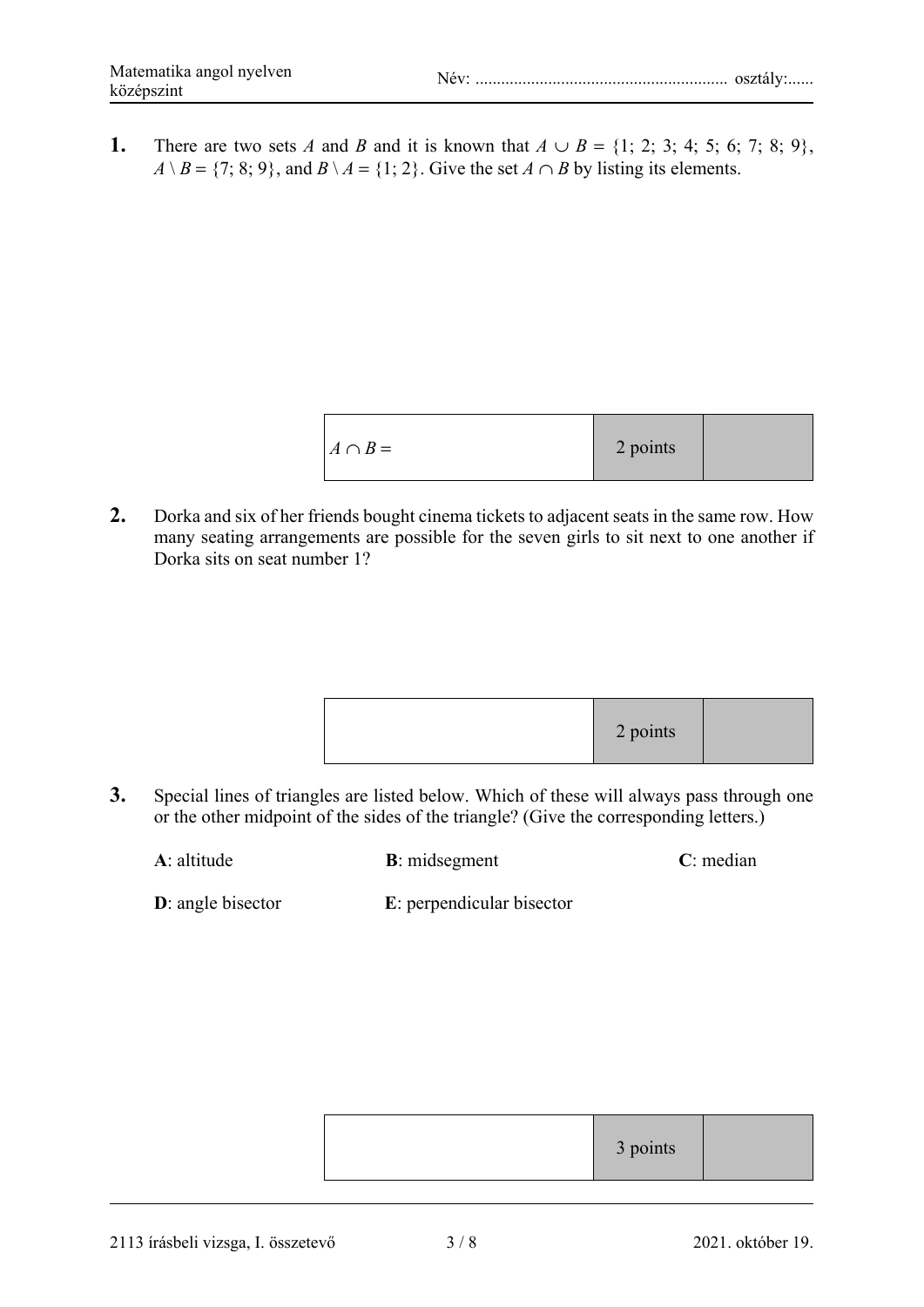**4.** After reducing the price of a pullover by 15% it now costs 10 200 forints. What was the price of the pullover before the reduction?

**5.** The function  $f(x) = (x-3)^2 - 1$  is defined over the set of real numbers. Tell where the function *f* has its minimum and give the minimum value, too.

| The minimum is at:    | 1 point |  |
|-----------------------|---------|--|
| The minimum value is: | 1 point |  |

**6.** Two stone blocks, one a cube, the other a cuboid, have the exact same volume. The edges of the cuboid are 45 cm, 120 cm and 135 cm. How long (in cm) are the edges of the cube?

|  | 2 points |  |
|--|----------|--|
|--|----------|--|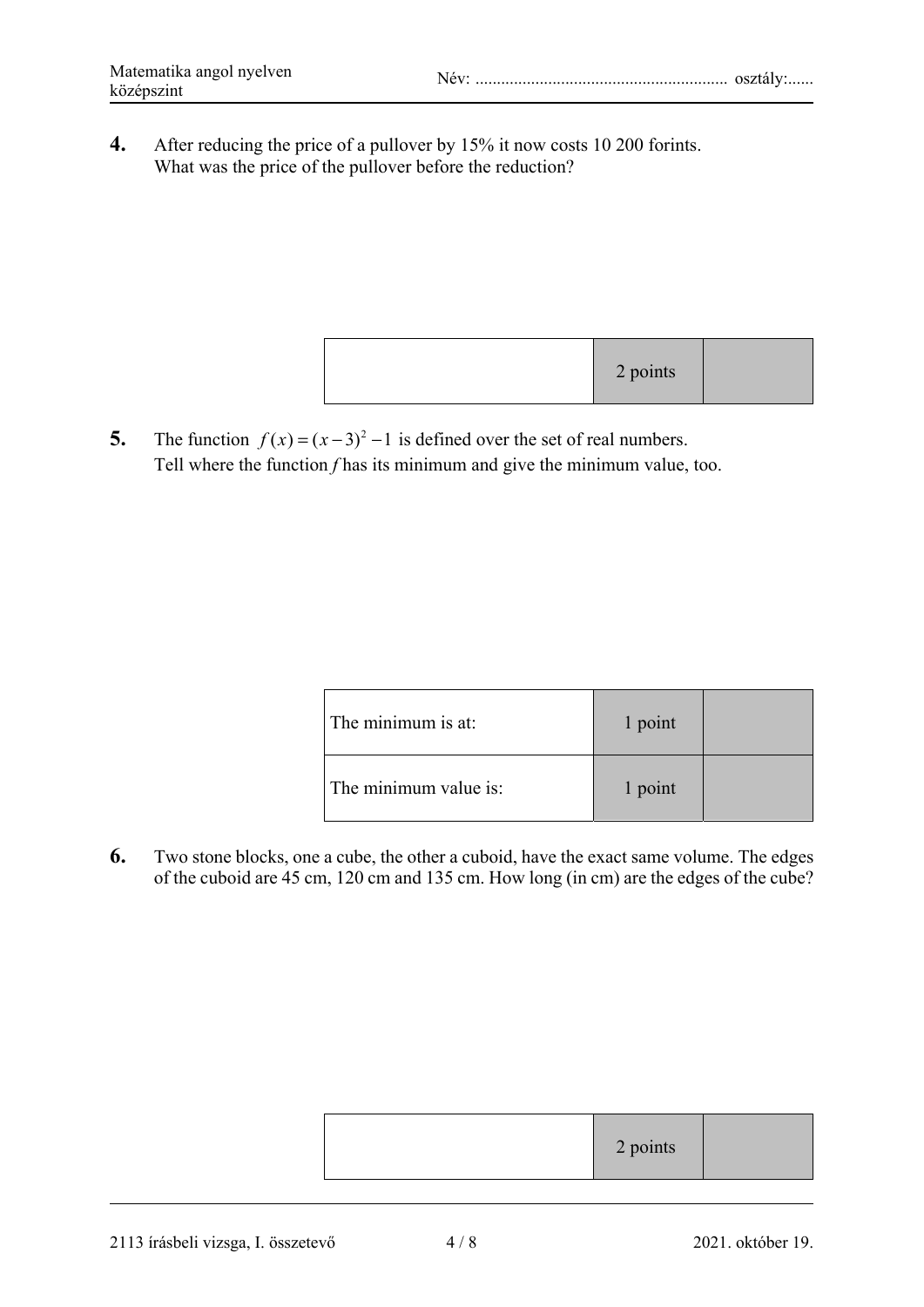**7.** The table below shows the results of the mathematics mock exam of the senior year of a school. Arrange the data in a bar chart.

| grade | frequency |
|-------|-----------|
|       |           |
|       | 15        |
|       | 50        |
|       | 25        |
|       |           |



3 points

**8.** Find the value of *x* given that  $2^{x-1} = 16$ .

| $x =$ | 2 points |  |
|-------|----------|--|
|-------|----------|--|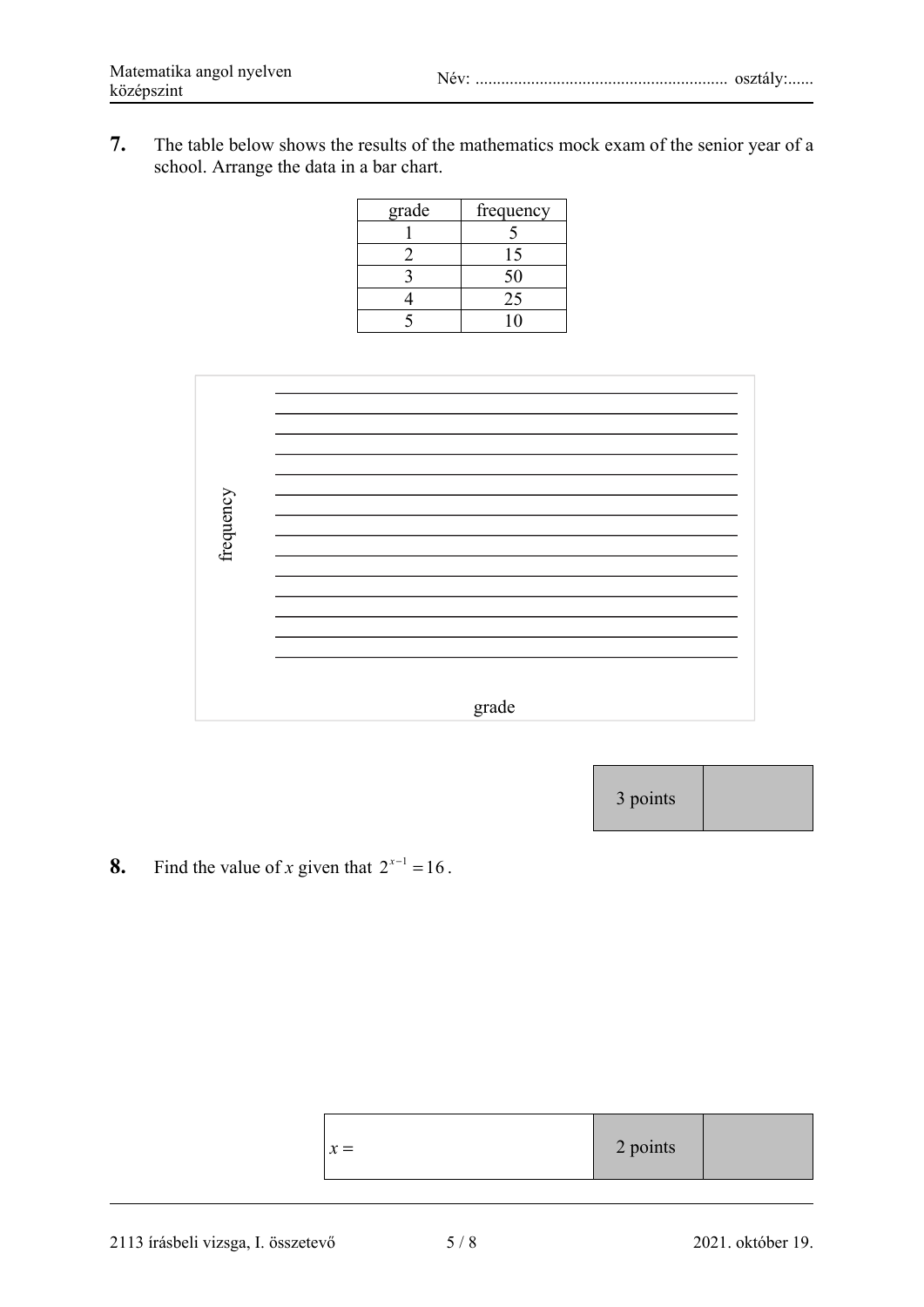**9.** A security guard works for four consecutive days then rests for two days. Then he works again for four days and rests for two, etc. Will the guard work or rest on the  $100<sup>th</sup>$  day of the year, assuming he started working on January 1? Explain your answer.

| 2 points |  |
|----------|--|
| 1 point  |  |

**10.** The first term of a sequence is 5.

Starting with the second term, each new term of the sequence is 1 greater than  $(-2)$  times the previous term. Give the second and the third term of the sequence.

| The second term: | 1 point |  |
|------------------|---------|--|
| The third term:  | 1 point |  |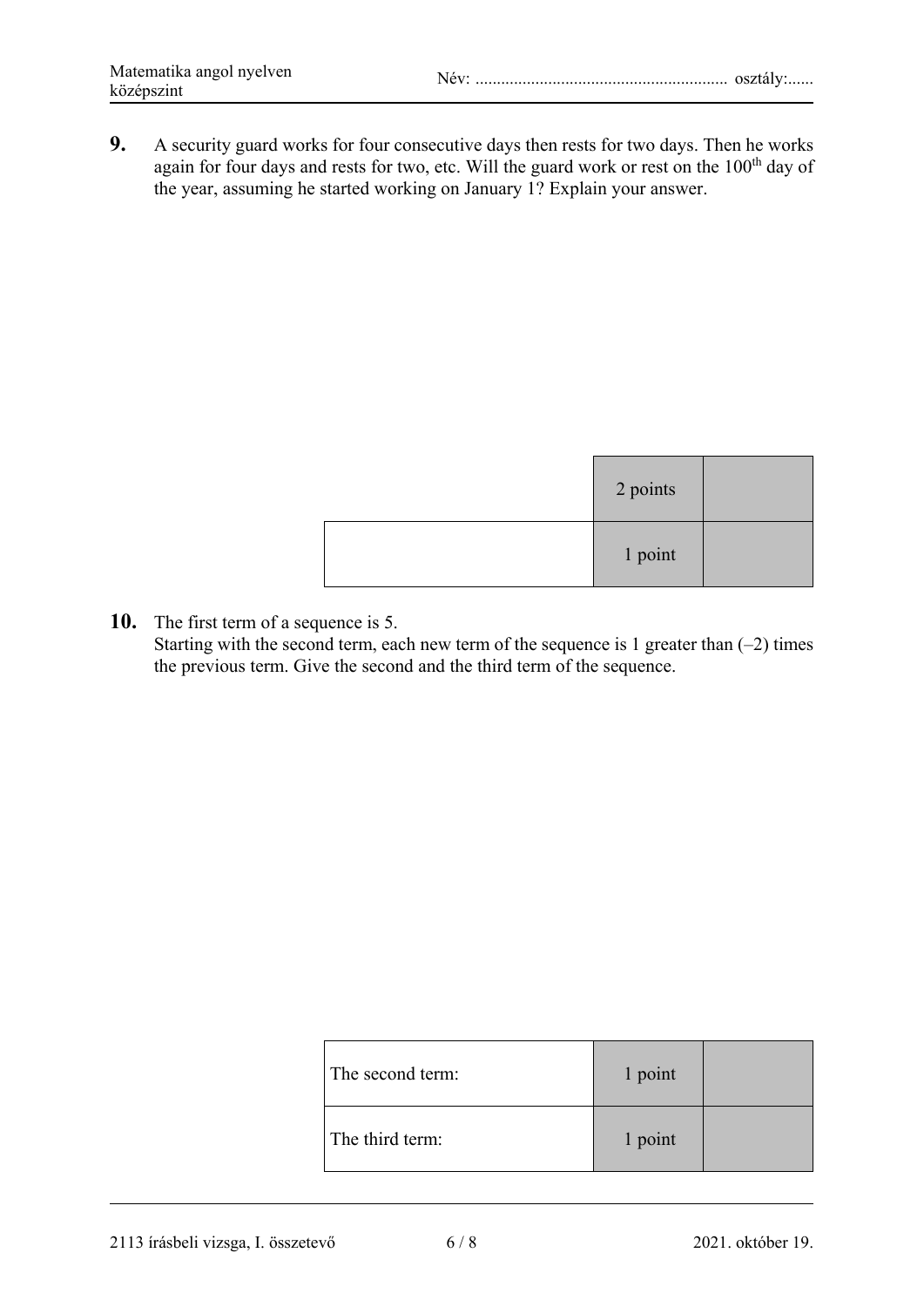**11.** The centre of a circle is  $K(3; 2)$  and the circle also passes through the point  $P(-1; 5)$ . Give the length of the radius and also the equation of the circle.

| The radius of the circle:   | 2 points |  |
|-----------------------------|----------|--|
| The equation of the circle: | 2 points |  |

**12.** Two fair gambling dice, one blue and one red, are rolled at the same time. Calculate the probability that the sum of the two numbers shown will be 11 or more. Explain your answer.

|                  | 2 points |  |
|------------------|----------|--|
| The probability: | 1 point  |  |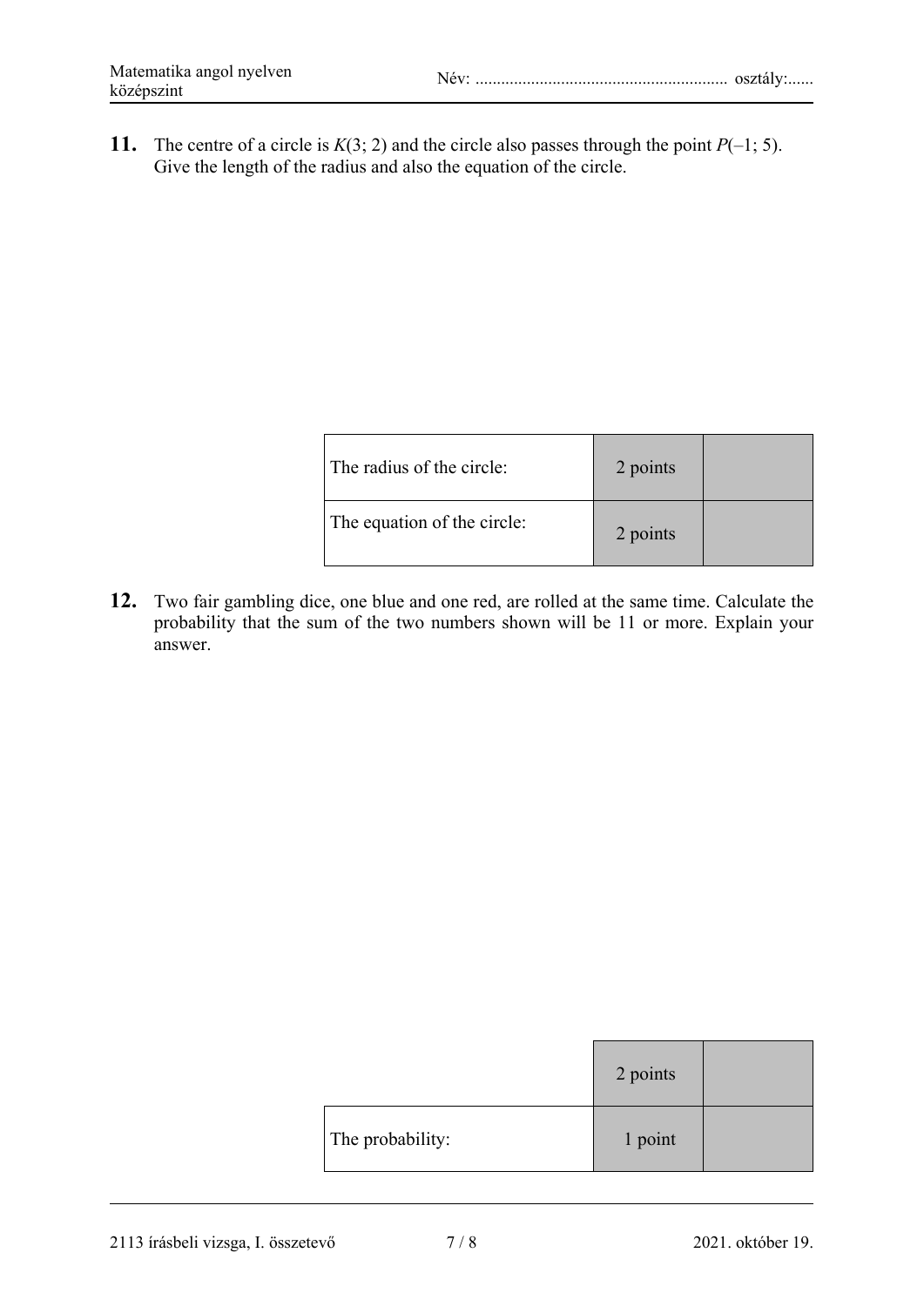|        |              | score          |         |
|--------|--------------|----------------|---------|
|        |              | maximum        | awarded |
|        | Question 1   | 2              |         |
|        | Question 2   | $\overline{2}$ |         |
|        | Question 3   | 3              |         |
|        | Question 4   | $\overline{2}$ |         |
|        | Question 5   | $\overline{2}$ |         |
| Part I | Question 6   | $\overline{2}$ |         |
|        | Question 7   | 3              |         |
|        | Question 8   | $\overline{2}$ |         |
|        | Question 9   | 3              |         |
|        | Question 10  | $\overline{2}$ |         |
|        | Question 11  | 4              |         |
|        | Question 12  | 3              |         |
|        | <b>TOTAL</b> | 30             |         |

date examiner

|      | pontszáma egész  |                    |  |
|------|------------------|--------------------|--|
|      | számra kerekítve |                    |  |
|      | elért            | programba<br>beirt |  |
| rész |                  |                    |  |

dátum dátum dátum **dátum** 

javító tanár jegyző

Megjegyzések:

- 1. Ha a vizsgázó a II. írásbeli összetevő megoldását elkezdte, akkor ez a táblázat és az aláírási rész üresen marad!
- 2. Ha a vizsga az I. összetevő teljesítése közben megszakad, illetve nem folytatódik a II. összetevővel, akkor ez a táblázat és az aláírási rész kitöltendő!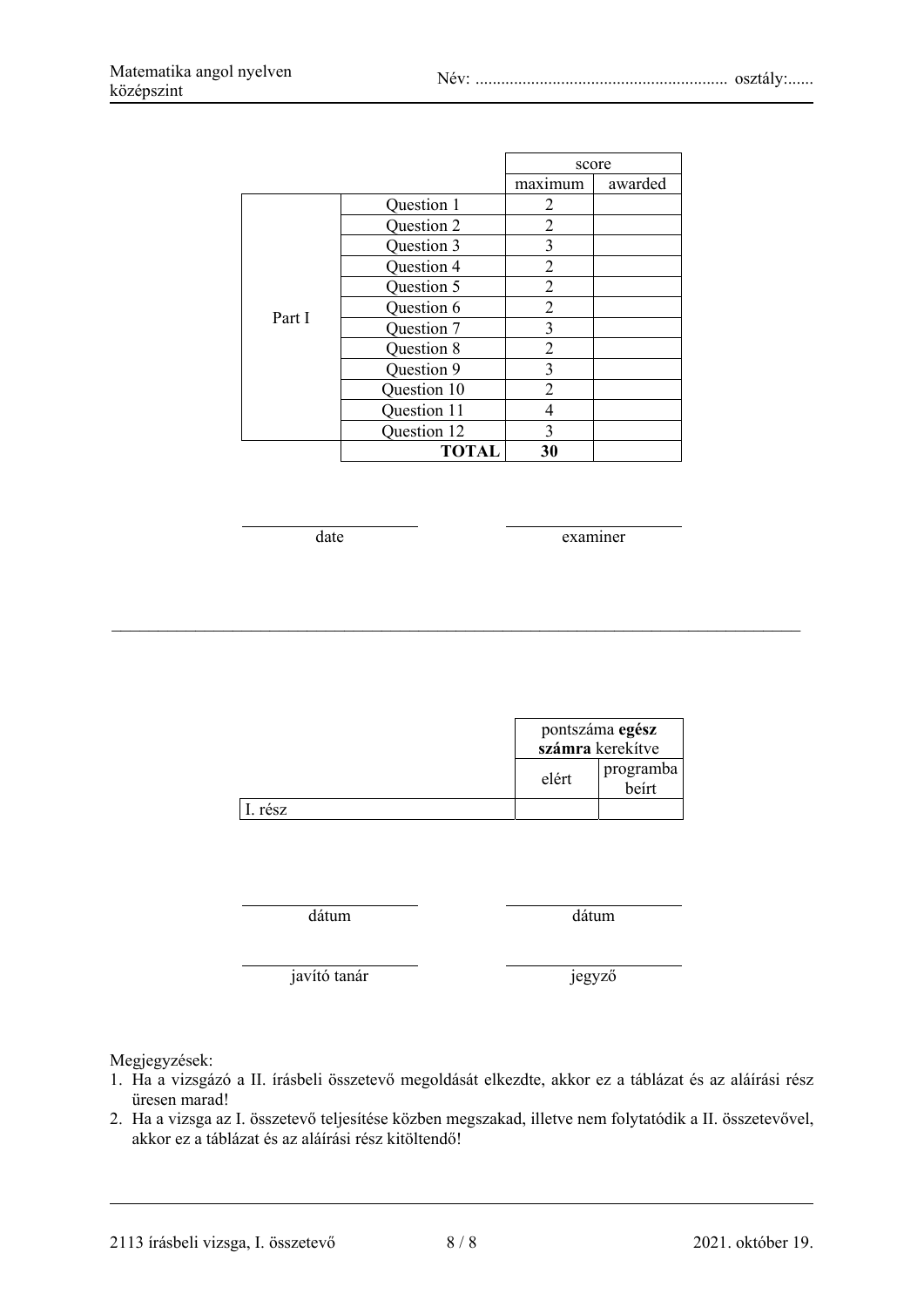# **MATEMATIKA ANGOL NYELVEN**

# **KÖZÉPSZINTŰ ÍRÁSBELI VIZSGA**

### **2021. október 19. 8:00**

## **II.**

Időtartam: 169 perc

| Pótlapok száma |  |  |  |  |  |  |  |
|----------------|--|--|--|--|--|--|--|
| Tisztázati     |  |  |  |  |  |  |  |
| Piszkozati     |  |  |  |  |  |  |  |

**EMBERI ERŐFORRÁSOK MINISZTÉRIUMA**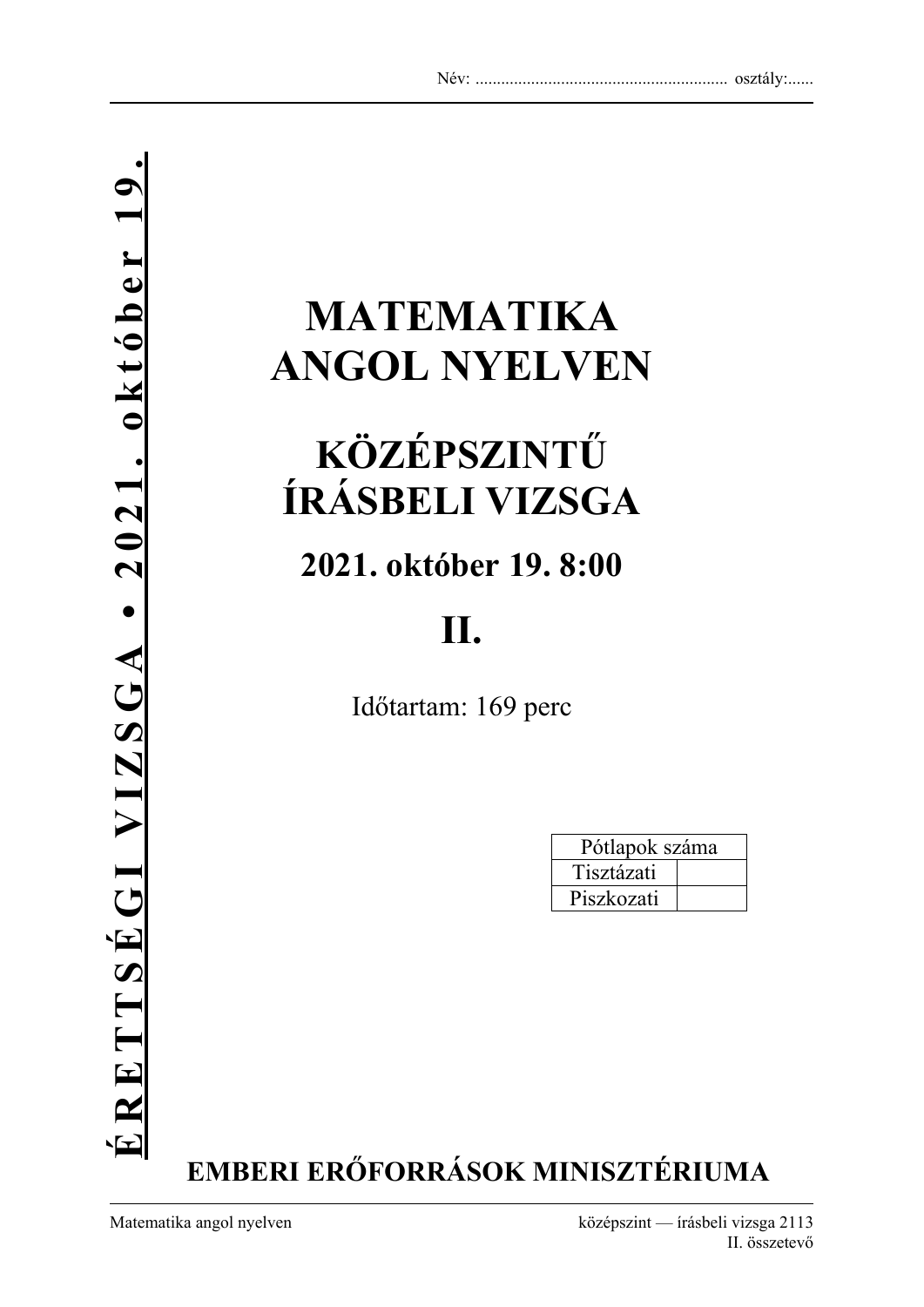### **Instructions to candidates**

- 1. The time allowed for this examination paper is 169 minutes. When that time is up, you will have to stop working.
- 2. You may solve the problems in any order.
- 3. In part **B**, you are only required to solve two of the three problems. **When you have finished the examination, enter the number of the problem not selected in the square below**. *If it is not clear* for the examiner which problem you do not want to be assessed, the last problem in this examination paper will not be assessed.



- 4. On solving the problems, you may use a calculator that cannot store and display textual information. You may also use any edition of the four-digit data tables. The use of any other electronic device or printed or written material is forbidden!
- 5. **Always write down the reasoning used to obtain the answers. A major part of the score will be awarded for this.**
- 6. **Make sure that calculations of intermediate results are also possible to follow.**
- 7. **The use of calculators** in the reasoning behind a particular solution **may be accepted without further mathematical explanation in case of the following operations**: addition,

subtraction, multiplication, division, calculating powers and roots,  $n!$ ,  $\begin{bmatrix} n \\ k \end{bmatrix}$  $\int$  $\setminus$  $\overline{\phantom{a}}$  $\setminus$ ſ *k n* , replacing the

tables found in the 4-digit Data Booklet (sin, cos, tan, log, and their inverse functions), approximate values of the numbers  $\pi$  and  $e$ , finding the solutions of the standard quadratic equation. No further explanation is needed when the calculator is used to find the mean and the standard deviation, as long as the text of the question does not explicitly require the candidate to show detailed work. **In any other cases, results obtained through the use of a calculator are considered as unexplained and points for such results will not be awarded.** 

- 8. On solving the problems, theorems studied and given a name in class (e.g. the Pythagorean Theorem or the height theorem) do not need to be stated precisely. It is enough to refer to them by name, *but their applicability needs to be briefly explained*.
- 9. Always state the final result (the answer to the question of the problem) in words, too!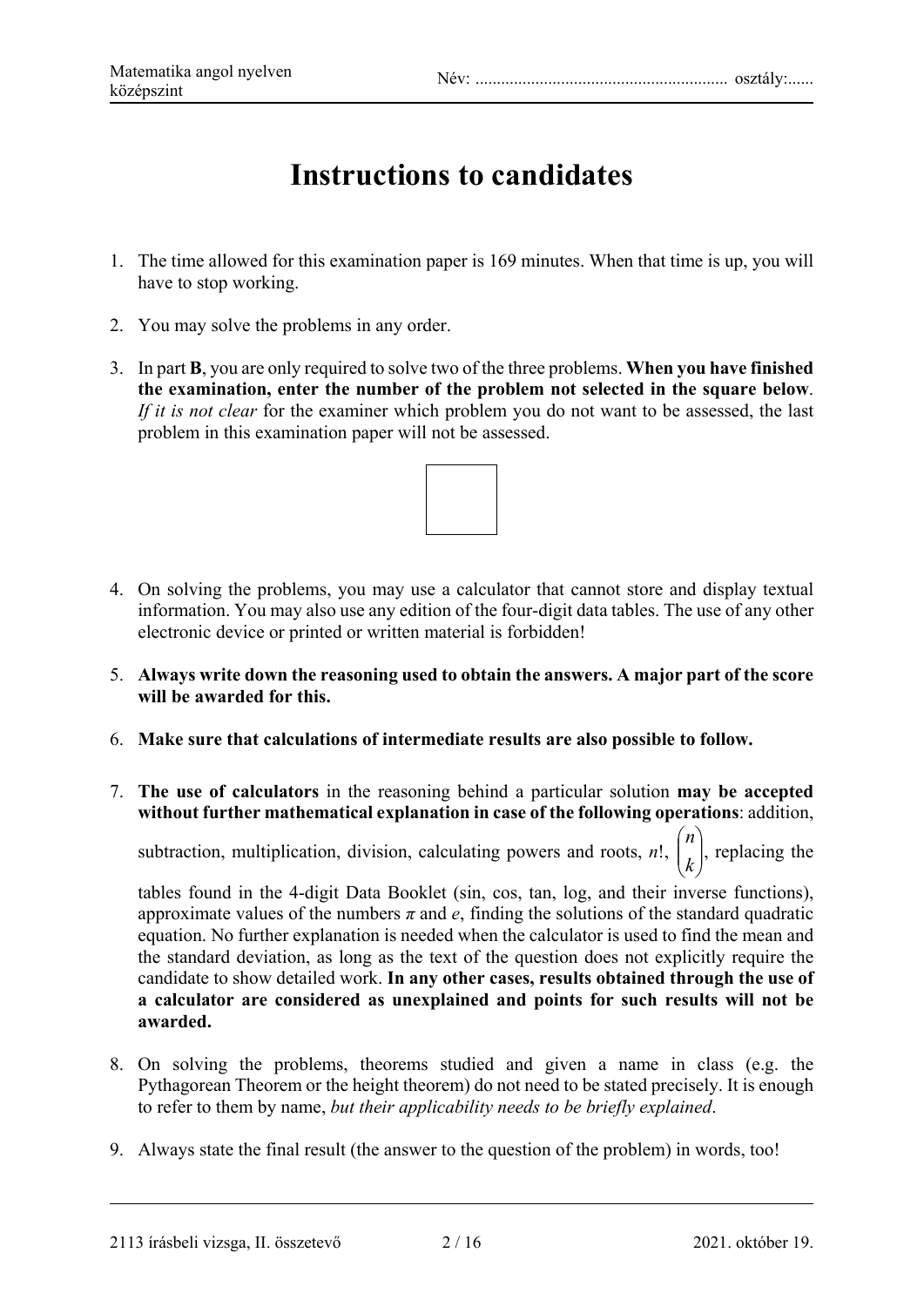- 10. Write in pen. Diagrams may be drawn in pencil. The examiner is instructed not to mark anything in pencil, other than diagrams. If you cancel any solution or part of a solution by crossing it over, it will not be assessed.
- 11. Only one solution to each problem will be assessed. In case of more than one attempt to solve a problem, **indicate clearly** which attempt you wish to be marked.
- 12. Please **do not write in the grey rectangles**.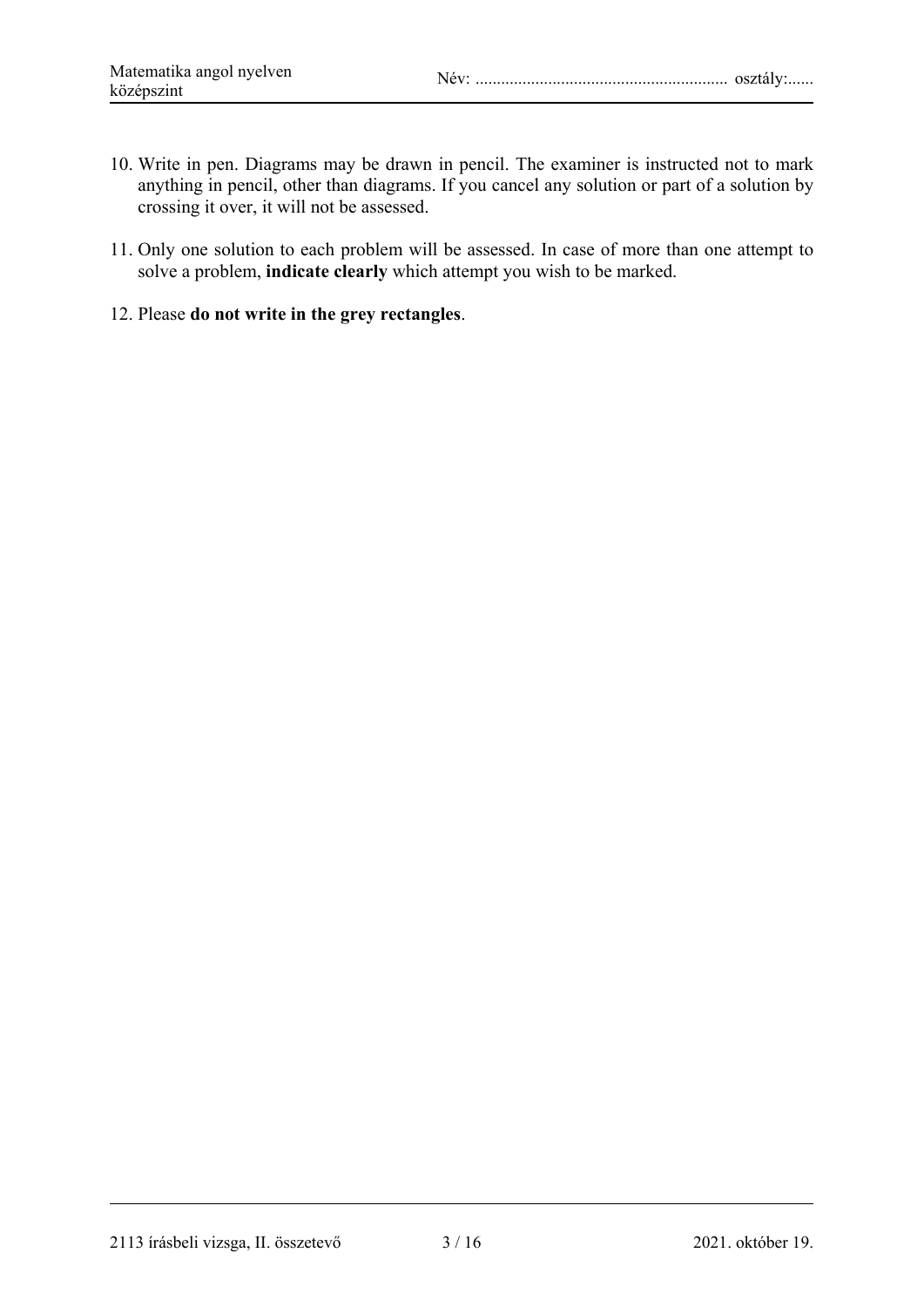### **A**

- **13.** When one takes a taxi in a certain town, the fare will be the sum of a fixed fee and a "per kilometre" fee. The fixed fee is independent of the total distance travelled, it is 700 Ft. The fee that is proportional to the distance travelled is 300 Ft per kilometre. (The taximeter turns continuously, rather than jumping at each full kilometre.)
	- **a)** How much will the fare be for a 12.5 km ride?
	- **b)** How many km-s did we travel if we paid 2275 forints?
	- **c)** Use the coordinate system below to draw a graph of the fare against the distance travelled between 0 and 5 kilometres.



A similar fare system is used in another town, a fixed fee is added to a distance-based fee. Gergő took a taxi in this town on Monday and paid 2825 forints for a 6.5 km ride. On Tuesday, he paid 4190 forints for a 10.4 km ride.

**d)** Calculate the fixed fee and the fee for one kilometre in this town.

| a)         | 2 points  |  |
|------------|-----------|--|
| $b$        | 2 points  |  |
| c)         | 3 points  |  |
| d)         | 5 points  |  |
| <b>T.:</b> | 12 points |  |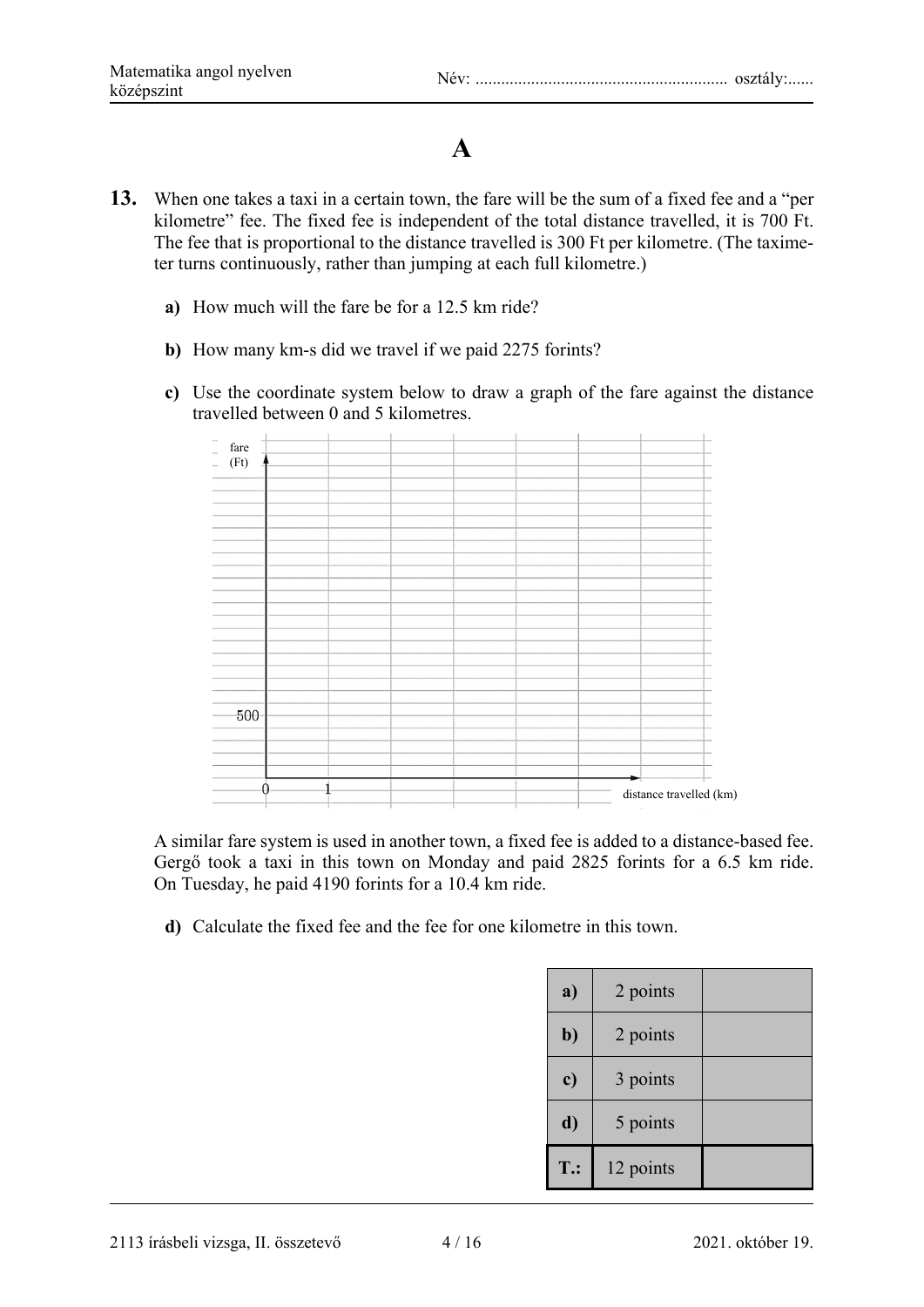2113 írásbeli vizsga, II. összetevő 5 / 16 2021. október 19.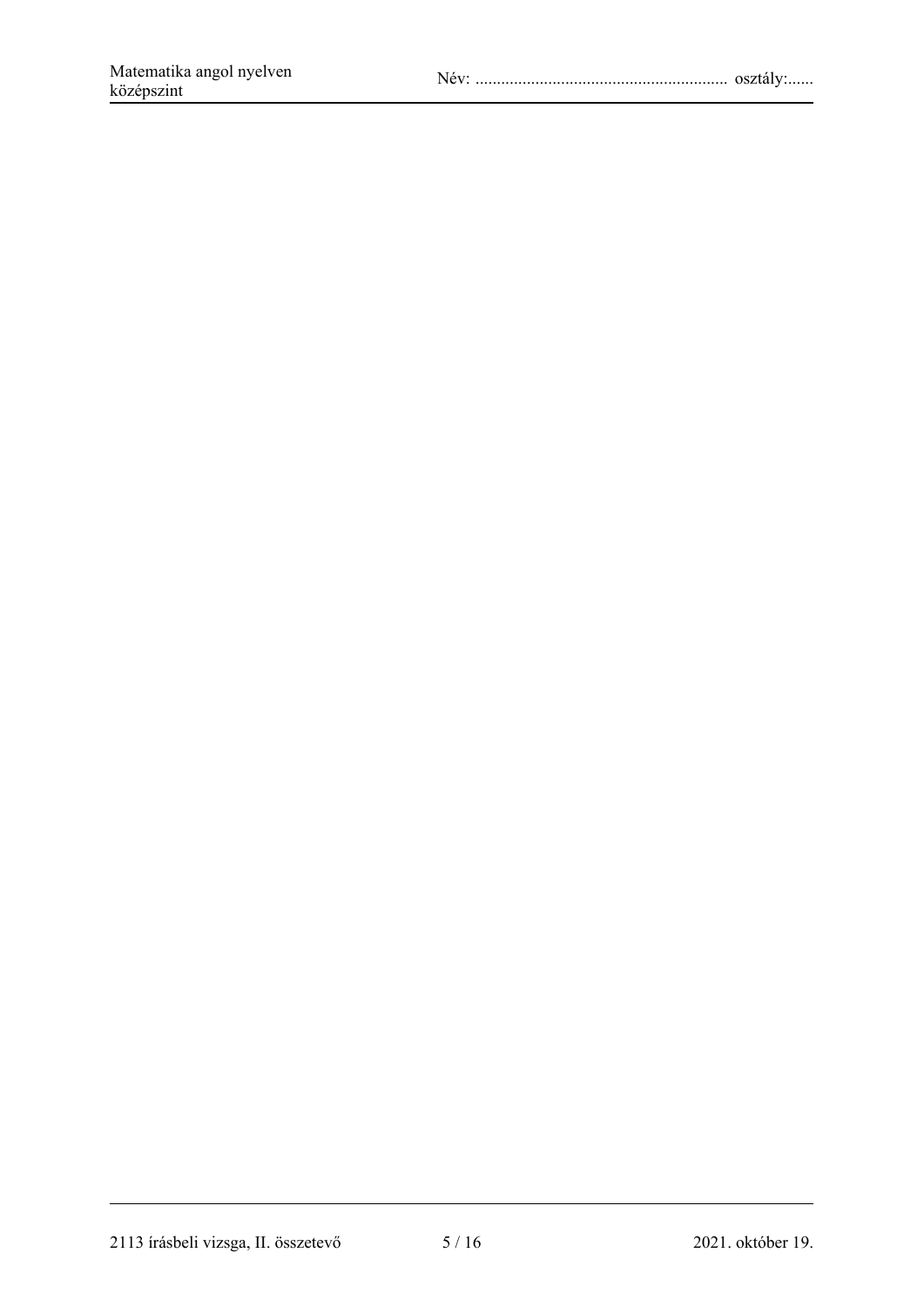- **14.** The length of the base edges of a regular, square pyramid is 66 cm, the height of the pyramid is 56 cm.
	- **a)** Calculate the total surface area of the pyramid.

Cut the pyramid with a plane that is parallel to the base and bisects the height of the pyramid.

**b)** Calculate the volume of the resulting truncated pyramid.

The vertices and edges of the truncated pyramid may also be drawn as a graph. Each of the 8 vertices of this graph will have a degree of 3.



**c)** Would it be possible to draw a graph with 7 vertices such that the degree of each vertex is 3? (If your answer is **yes**, please draw such a graph. If your answer is **no**, please explain.)

| a)     | 5 points  |  |
|--------|-----------|--|
| b)     | 4 points  |  |
| c)     | 2 points  |  |
| $T$ .: | 11 points |  |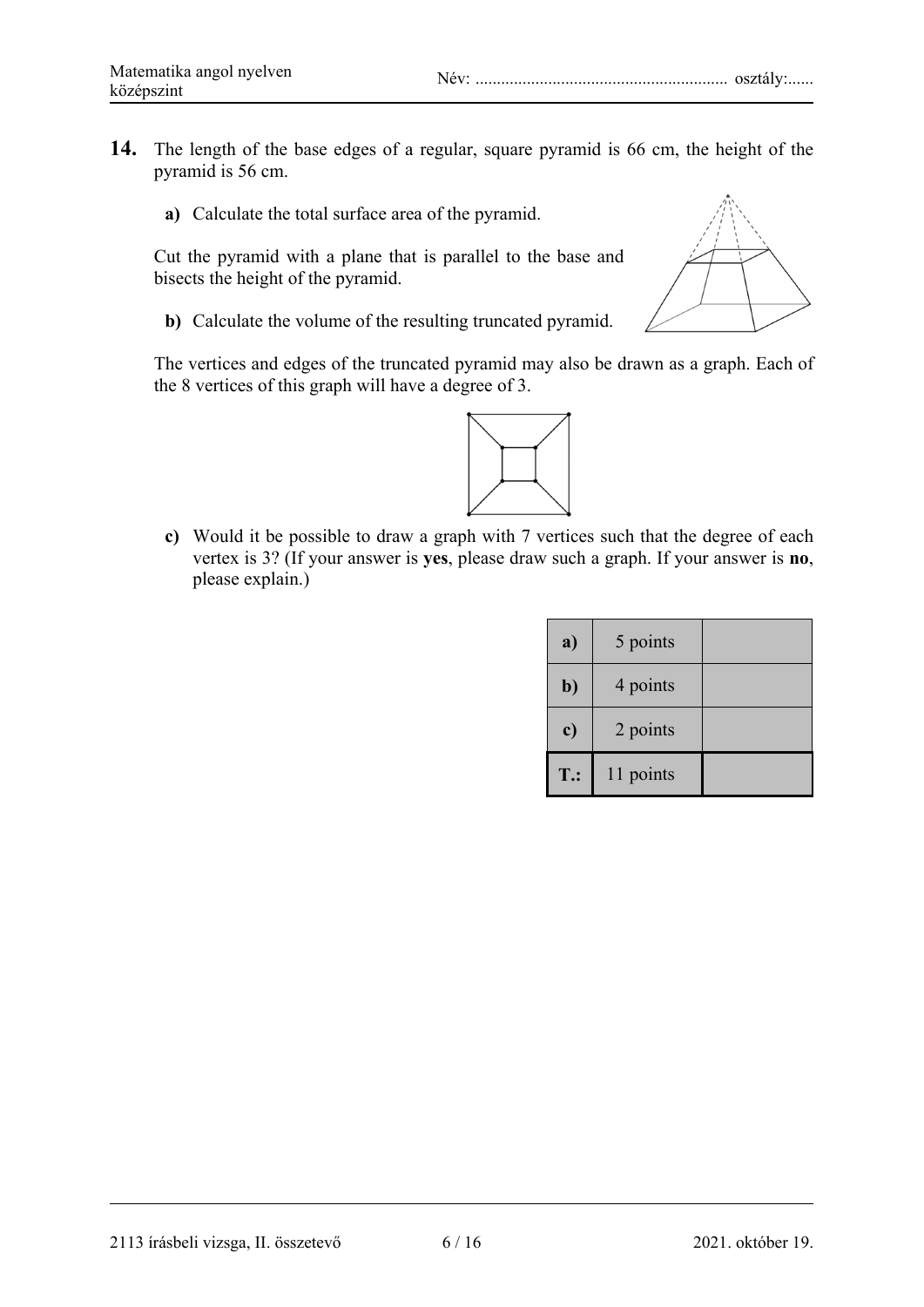2113 írásbeli vizsga, II. összetevő 7 / 16 2021. október 19.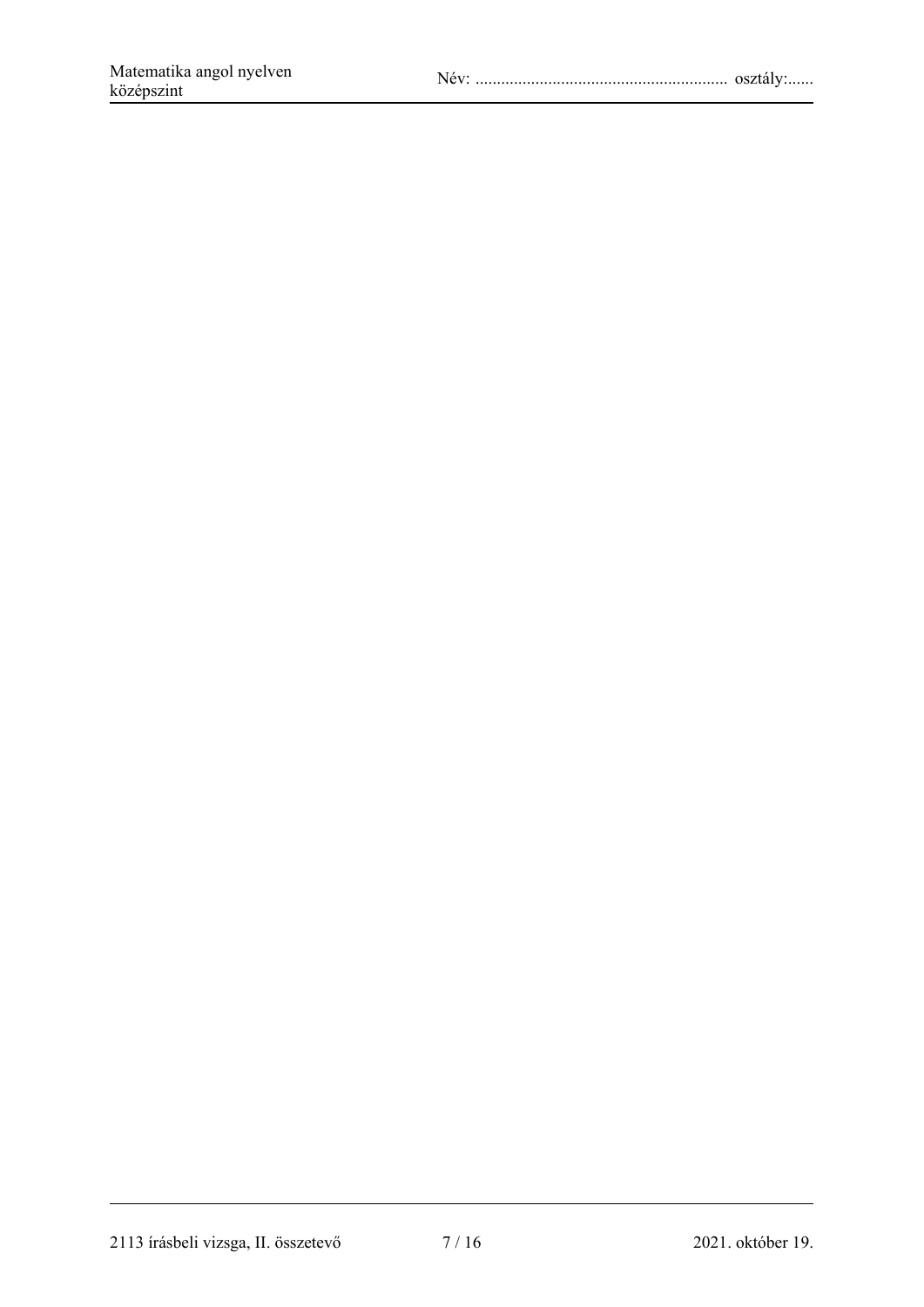- **15.** Dávid's English grades this semester are three 3-s and two 5-s. János has five English grades, too. The median of his grades is 1 greater than the median of Dávid's grades, while the mean of his grades is 1 less than the mean of Dávid's grades.
	- **a)** Determine János' English grades. (All grades are integers.)

Eszter had 9 English grades in the first semester, the mean of which was exactly 3. She had 6 grades in the second semester, the mean of those grades was 4.5.

**b)** What is the mean of Eszter's English grades for the whole year?

Select two different numbers randomly from the set  $\{1, 2, 3, 4, 5\}$ .

**c)** What is the probability that the mean of the two numbers selected will be an integer?

| a)         | 6 points  |  |
|------------|-----------|--|
| $b$        | 3 points  |  |
| c)         | 4 points  |  |
| <b>T.:</b> | 13 points |  |

<sup>2113</sup> írásbeli vizsga, II. összetevő 8 / 16 2021. október 19.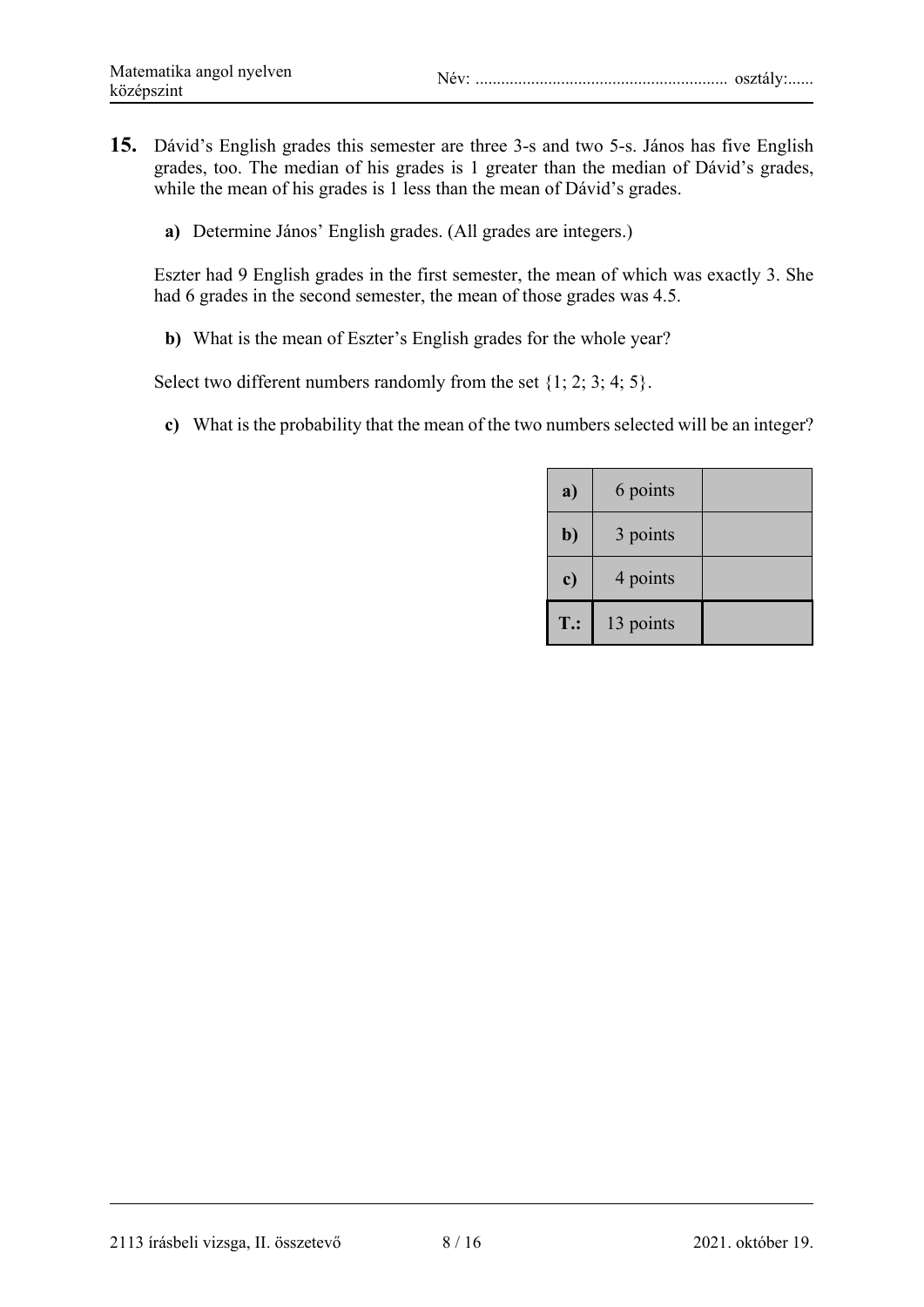2113 írásbeli vizsga, II. összetevő 9 / 16 2021. október 19.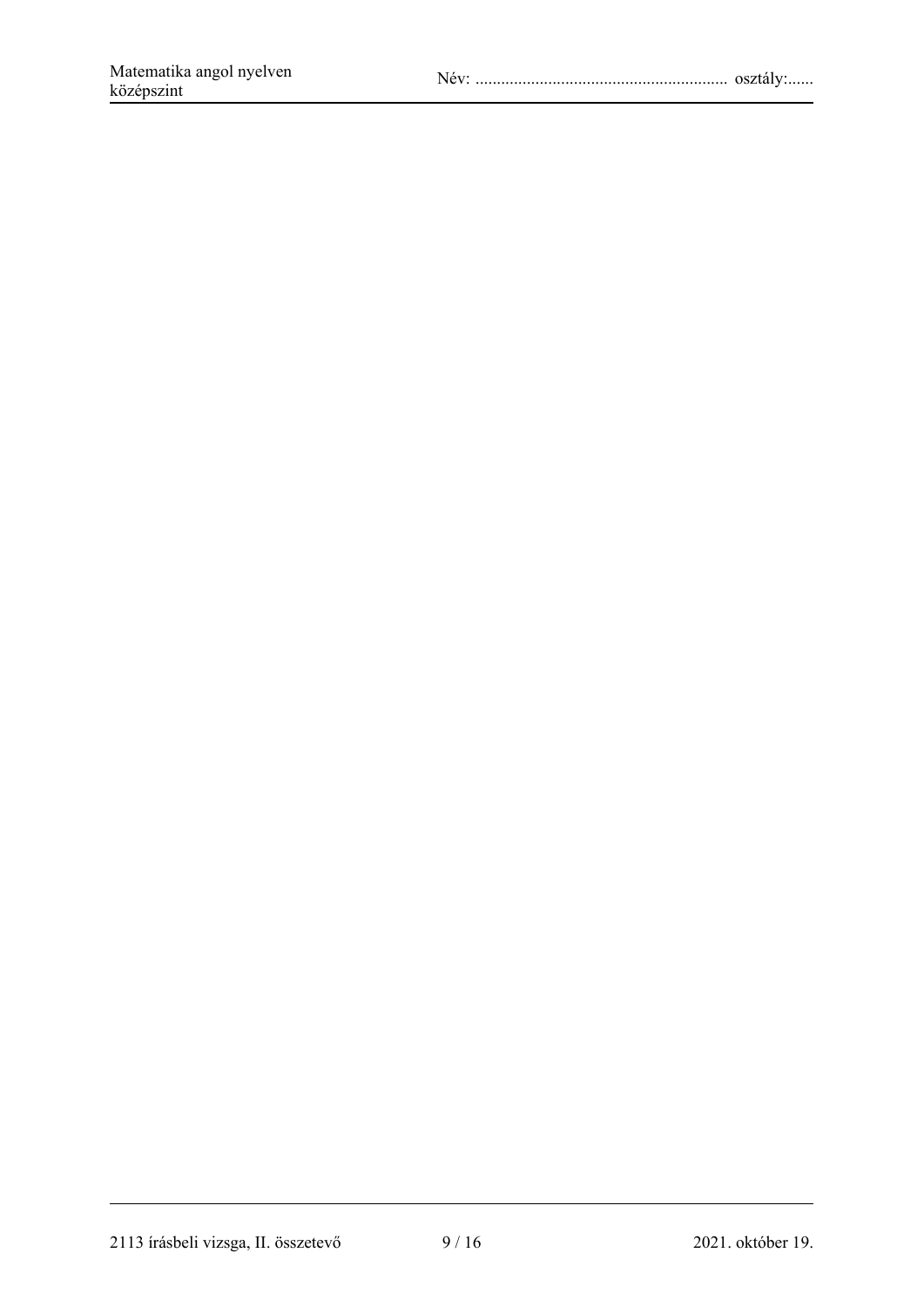### **B**

#### **You are required to solve any two out of the problems 16 to 18. Write the number of the problem NOT selected in the blank square on page 2.**

- **16.** The three vertices of a triangle in a coordinate system are  $A(5, 6)$ ,  $B(4, 2)$  and  $C(8, 2)$ .
	- **a)** Calculate the measure of the interior angle of the triangle at vertex *A*.
	- **b**) Give the equation of the altitude through vertex *B* and calculate the coordinates of the orthocentre *M* of the triangle.

The triangle *ABC* is magnified to twice the size from point *B*, thus obtaining triangle *A'B'C'*.

**c)** Give the coordinates of the vertices of triangle *A'B'C'*.

| a)     | 6 points  |  |
|--------|-----------|--|
| b)     | 7 points  |  |
| c)     | 4 points  |  |
| $T$ .: | 17 points |  |

|  |  |  |  |  |  |  | <br> |  |  |  |  |  |  |  |
|--|--|--|--|--|--|--|------|--|--|--|--|--|--|--|
|  |  |  |  |  |  |  |      |  |  |  |  |  |  |  |
|  |  |  |  |  |  |  | <br> |  |  |  |  |  |  |  |
|  |  |  |  |  |  |  |      |  |  |  |  |  |  |  |
|  |  |  |  |  |  |  |      |  |  |  |  |  |  |  |
|  |  |  |  |  |  |  |      |  |  |  |  |  |  |  |
|  |  |  |  |  |  |  |      |  |  |  |  |  |  |  |
|  |  |  |  |  |  |  |      |  |  |  |  |  |  |  |
|  |  |  |  |  |  |  |      |  |  |  |  |  |  |  |
|  |  |  |  |  |  |  |      |  |  |  |  |  |  |  |
|  |  |  |  |  |  |  |      |  |  |  |  |  |  |  |
|  |  |  |  |  |  |  |      |  |  |  |  |  |  |  |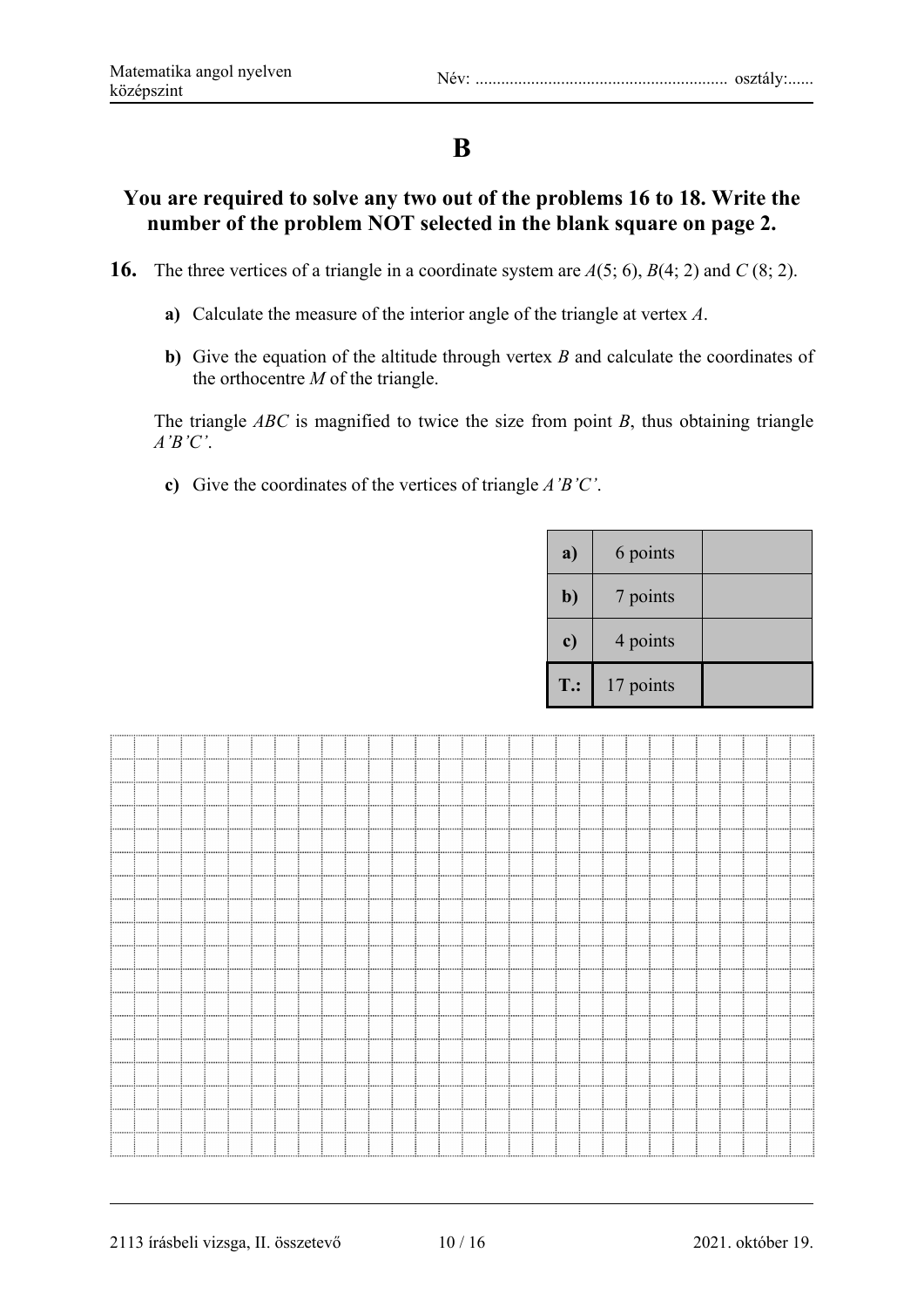2113 írásbeli vizsga, II. összetevő 11 / 16 2021. október 19.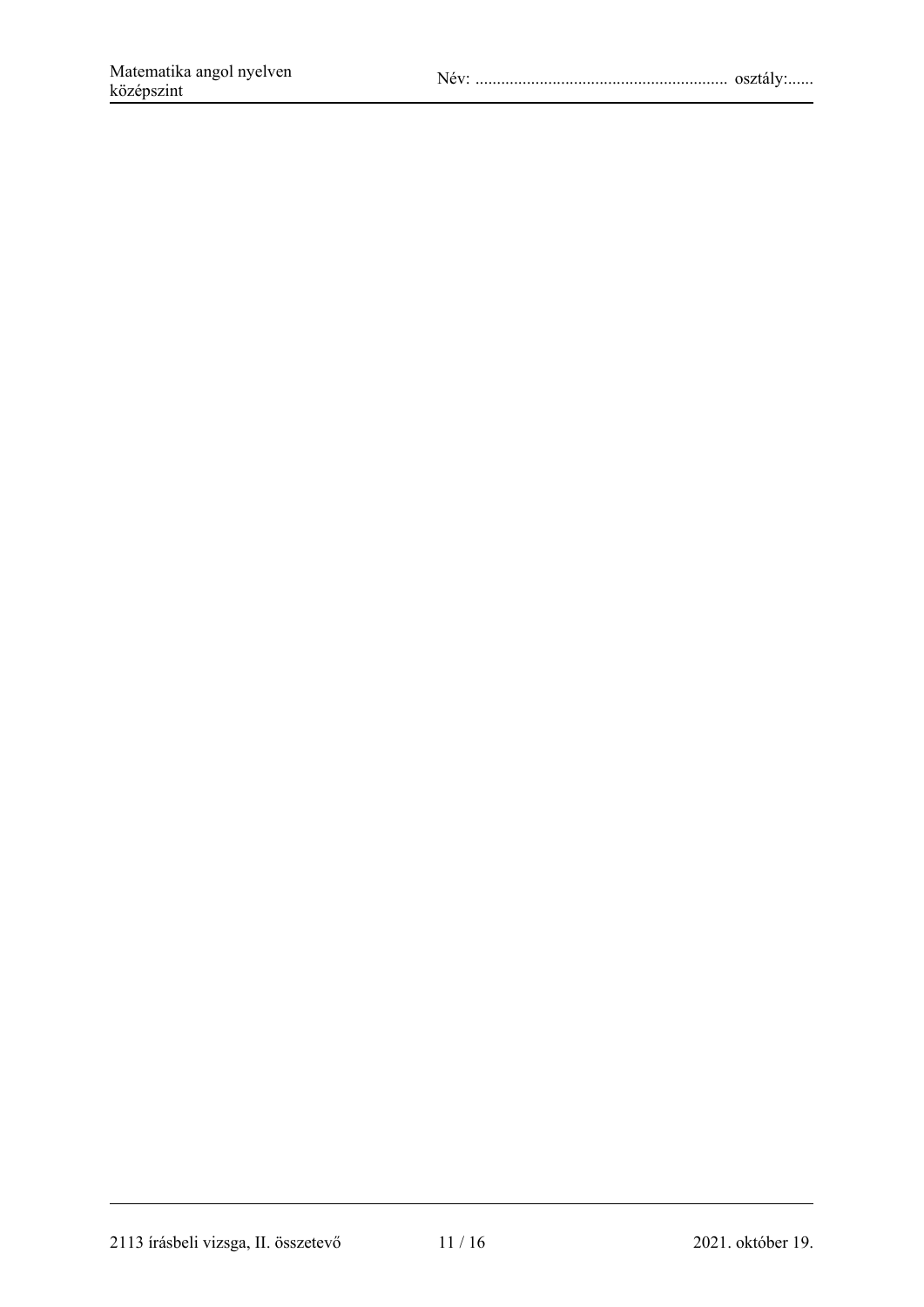#### **You are required to solve any two out of the problems 16 to 18. Write the number of the problem NOT selected in the blank square on page 2.**

- **17. a)** The second term of an **arithmetic** sequence is 24, the fifth term is 81. By what percentage is the sum of the first 16 terms of the sequence greater than the 106<sup>th</sup> term?
	- **b)** The second term of a **geometric** sequence is 24, the fifth term is 81. How many terms of this sequence are less than 10 000 000?

| a)           | 8 points  |  |
|--------------|-----------|--|
| $\mathbf{b}$ | 9 points  |  |
| $T$ .:       | 17 points |  |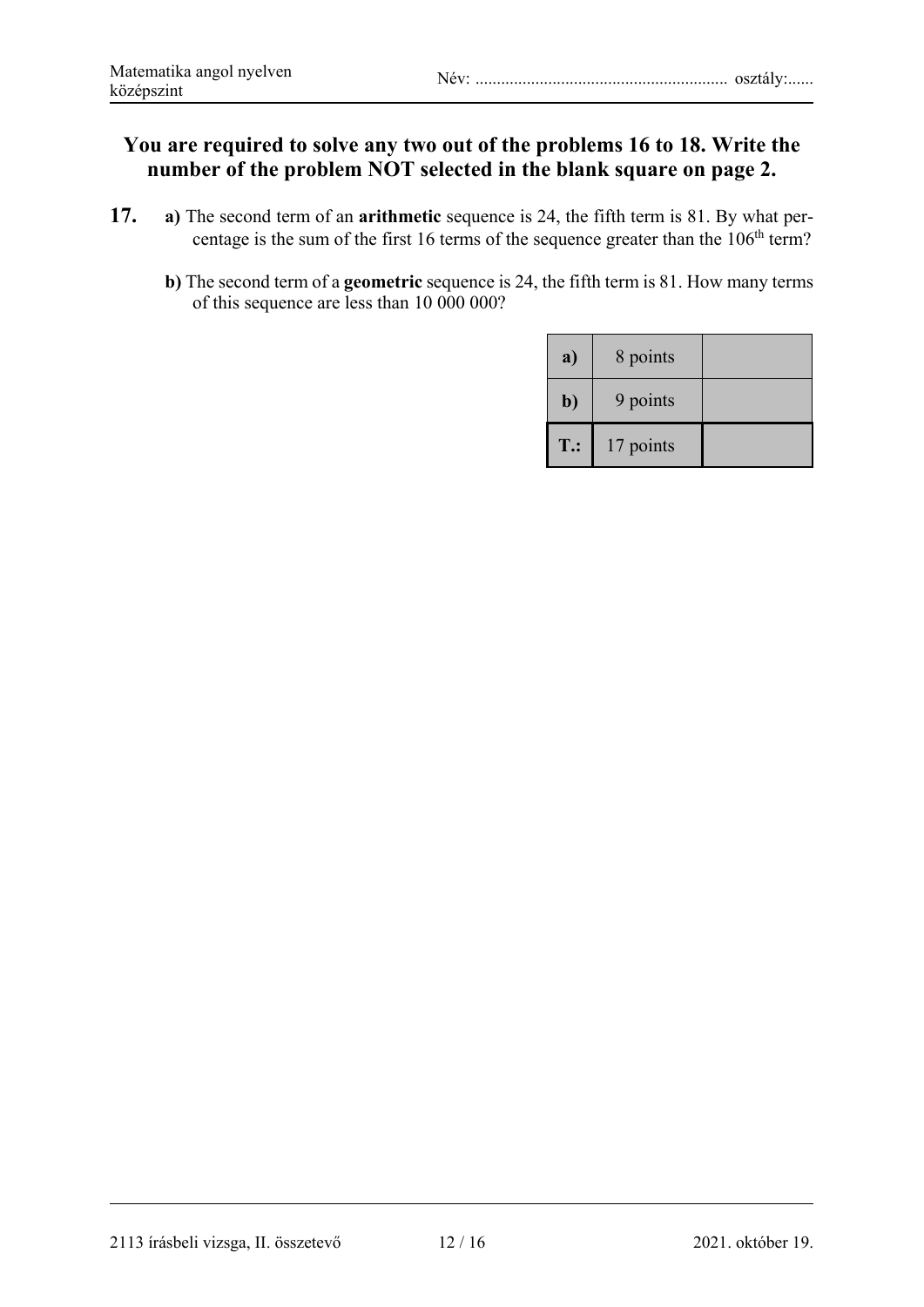2113 írásbeli vizsga, II. összetevő 13 / 16 2021. október 19.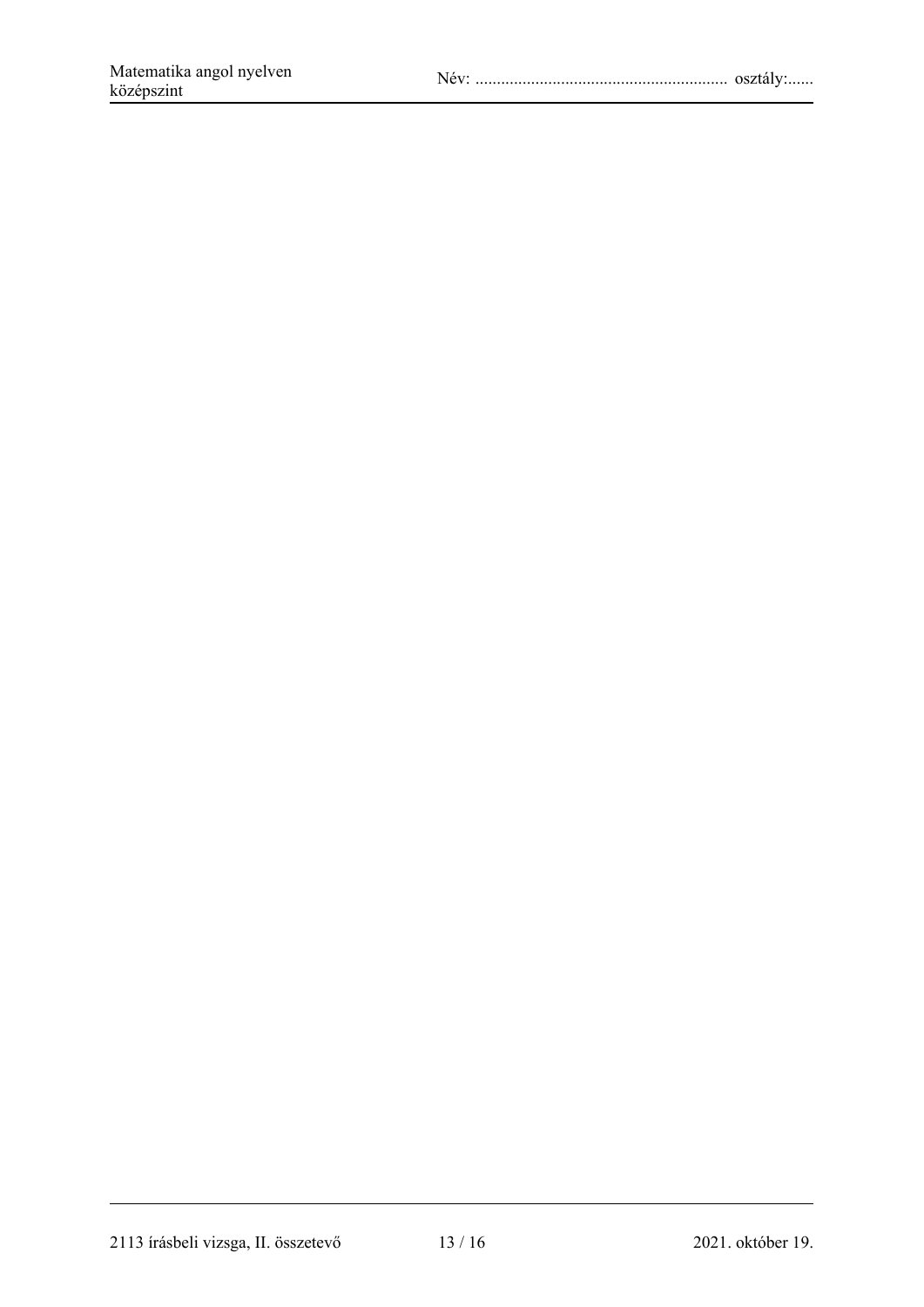#### **You are required to solve any two out of the problems 16 to 18. Write the number of the problem NOT selected in the blank square on page 2.**

- **18.** There are twice as many students attending the high level mathematics course in a class than there are students attending high level physics. The total number of students attending at least one of these courses is 15, while 6 out of these 15 students attend both courses.
	- **a)** How many students in this class are attending only the high level mathematics course but not physics?

During distance learning a total of 24 people (including the teacher) attended standard level mathematics classes. The online platform arranged the little congruent rectangles representing the participants in 4 rows and 6 columns, filling the screen completely. Stefi's computer screen has a horizontal to vertical length ratio of 16:9.

|  |  | $\textcircled{\circ} \textcircled{\circ} \textcircled{\circ} \textcircled{\circ}$ |
|--|--|-----------------------------------------------------------------------------------|

**b)** Give the horizontal to vertical length ratio for one of the little rectangles as a ratio of two integers.

The platform arranges the 24 rectangles randomly on the screen.

**c)** Calculate the probability that the rectangles representing Stefi and her friend Cili would both appear in the top row of the screen during the next class. (The 24 rectangles are always displayed in a 4 rows/6 columns arrangement.)

The rectangles for the 24 participants can be arranged in a total 24! different ways on the screen.

**d)** Show that 24! is divisible by 10 000.

| a)         | 4 points  |  |
|------------|-----------|--|
| b)         | 5 points  |  |
| c)         | 5 points  |  |
| d)         | 3 points  |  |
| <b>T.:</b> | 17 points |  |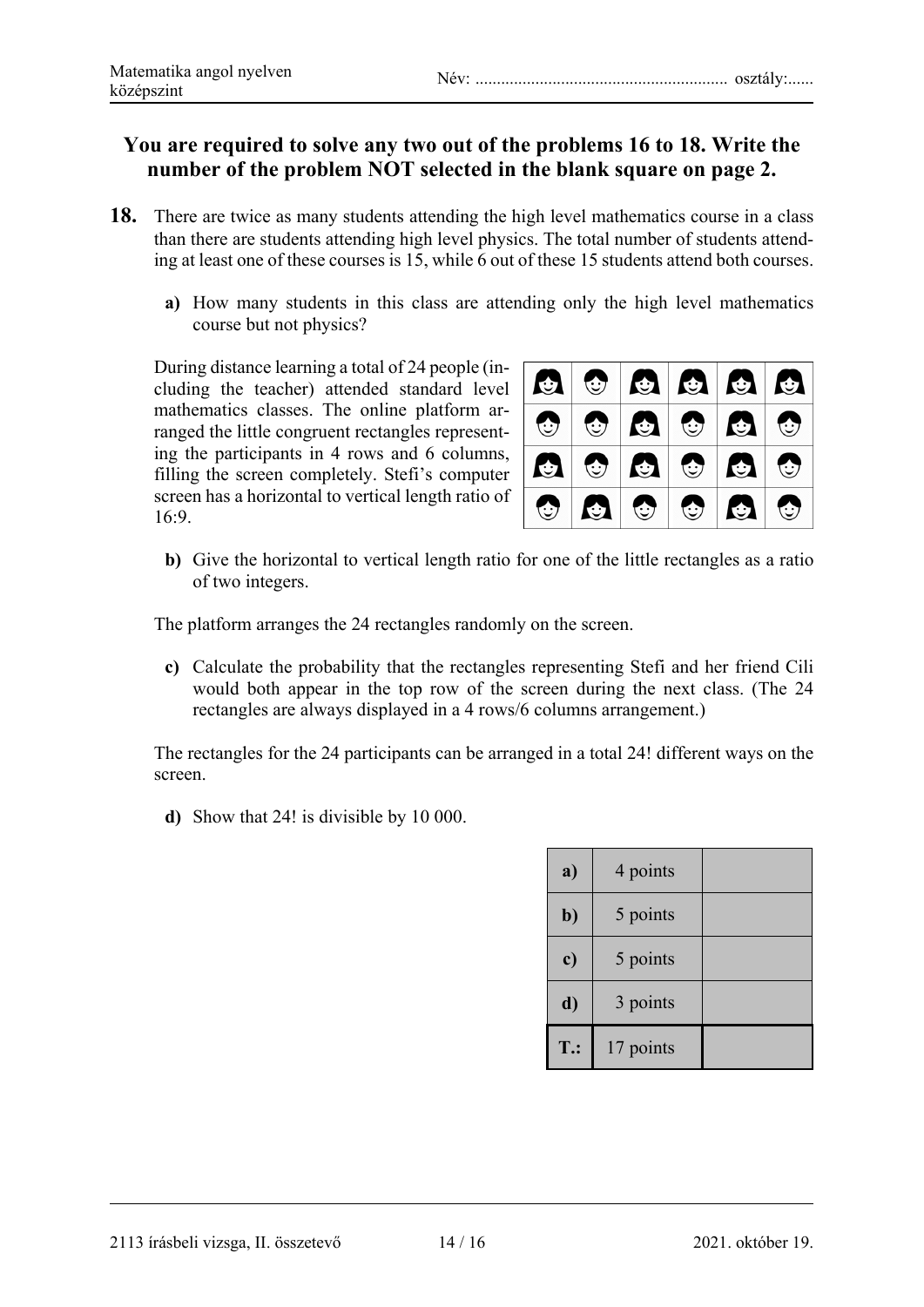2113 írásbeli vizsga, II. összetevő 15 / 16 2021. október 19.